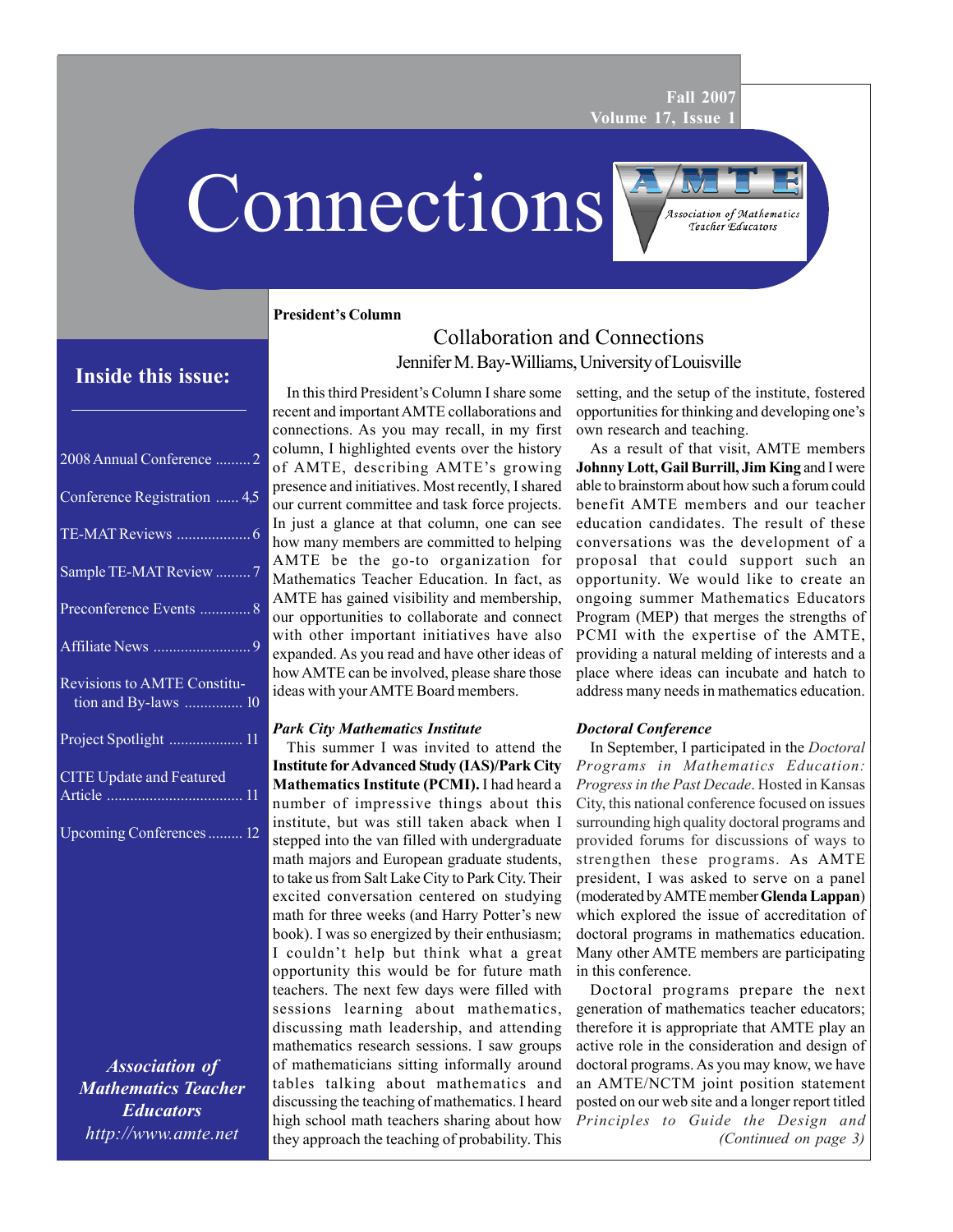## **The Association of Mathematics Teacher Educators**

*http://www.amte.net*

#### **President**

Jennifer Bay-Williams Department of Teaching & Learning University of Louisville j.baywilliams@louisville.edu  $502 - 852 - 6431$ 

#### **Past President**

Sid Rachlin Department of Mathematics & Science Education East Carolina University rachlins@ecu.edu 252-328-9370

#### **Secretary**

Mary-Margaret Shoaf Department of Mathematics Baylor University mm\_shoaf@baylor.edu 254-710-6563

#### **Treasurer**

W. Gary Martin Department of Curriculum & Teaching Auburn University martiwg@auburn.edu 334-844-6878

#### **Board Members-at-Large**

Fran Arbaugh Department of Learning, Teaching, & Curriculum University of Missouri-Columbia arbaughe@missouri.edu

Tom Bassarear School of Education Keene State College tbassare@keene.edu

Barbara Pence Department of Mathematics San Jose State University bpence@math.sjsu.edu

#### **Executive Director**

Nadine Bezuk San Diego State University 6475 Alvarado Road, Suite 206 San Diego, CA 92120 nbezuk@mail.sdsu.edu 619-594-3971

#### **NCTM Representative**

Michaele Chappell Department of Mathematical Sciences Middle Tennessee State University chappell@mtsu.edu 615-898-2393

**Conference Coordinator** Susan Gay Department of Curriculum & Teaching University of Kansas sgay@ku.edu 785-864-9676

## **Twelfth Annual AMTE Conference** Tulsa, Oklahoma January 24 - 26, 2008

The Twelfth Annual Conference of the Association of Mathematics Teacher Educators (AMTE) will be held in Tulsa, Oklahoma, from Thursday, January 24, through Saturday, January 26, 2008. Conference sessions will begin after lunch on Thursday afternoon, January 24, 2008. The Opening General Session will begin at 7:00 pm on Thursday evening, followed by a light reception at 8:30 pm.

The conference will be held at the Renaissance Tulsa Hotel and Convention Center. We have a limited block of reduced-price rooms available at \$135/night (single or double occupancy). If you're interested in taking advantage of these rooms, we encourage you to reserve your room soon, either online or by calling the toll-free number below. Be sure to mention the "AMTE Conference" when you call.

Make your reservation by Friday, December 7, 2007 to get our special conference room rates. Please be aware that the conference block may be sold out by this date. It is best to reserve early. Once the room block is full, the hotel will accept reservations at the hotel's prevailing rate and only on a space-available basis.

Renaissance Tulsa Hotel and Convention Center 6808 South 107th East Avenue Tulsa, Oklahoma 74133 USA Phone: 1-918-307-2600 Fax: 1-918-307-2907 Reservations (toll-free): 1-800-264-0165 (mention AMTE)

## *Note: Conference sessions begin at 1:00 PM on Thursday.*

#### **AMTE OPENING GENERAL SESSION**

Title**:** A National Conference on Doctoral Programs in Mathematics Education: Some Things that Happened and Possible Aftermath

Time: 7:00 – 8:30 PM

Speakers**:** Robert Reys, University of Missouri—Columbia; Diana Lambdin, Indiana University; Glenda Lappan, Michigan State University

Description: A National Conference on Doctoral Programs was held in September, 2007. This session will highlight some reports presented and issues discussed, including pros and cons of accreditation for doctoral programs in mathematics education. To Register: Pre-registration is encouraged in order to plan for attendance. Use the AMTE Conference Registration Form on page 4, 5.

Connections *is published three times a year: fall, spring, and summer. The Editorial Board will consider a wide variety of types of submissions. Regular features include essays addressing each issue's Theory and Practice question, reviews of resources for mathematics teacher educators, and news articles related to mathematics teacher education. Each submission is reviewed by the editorial board for relevance to the AMTE membership and for quality of work. Please direct all comments, questions, or submissions to the editor at lstalling@kennesaw.edu or 770-420-4477.*

## *Connections* **Editor**

*Connections* **Editorial Board** Laurie Cavey **State Cave Cave State Cave Account** James Madison University cave caveylo@jmu.edu Teresa Gonske Northwestern College tlgonske@nwc.edu Libby Knott The University of Montana knott@mso.umt.edu Kathleen Lynch-Davis Appalachian State University lynchrk@appstate.edu Troy P. Regis University of Missouri-Columbia tprb62@mizzou.edu Tracie McLemore Salinas Appalachian State University salinastm@appstate.edu

Lynn Stallings Kennesaw State University lstalling@kennesaw.edu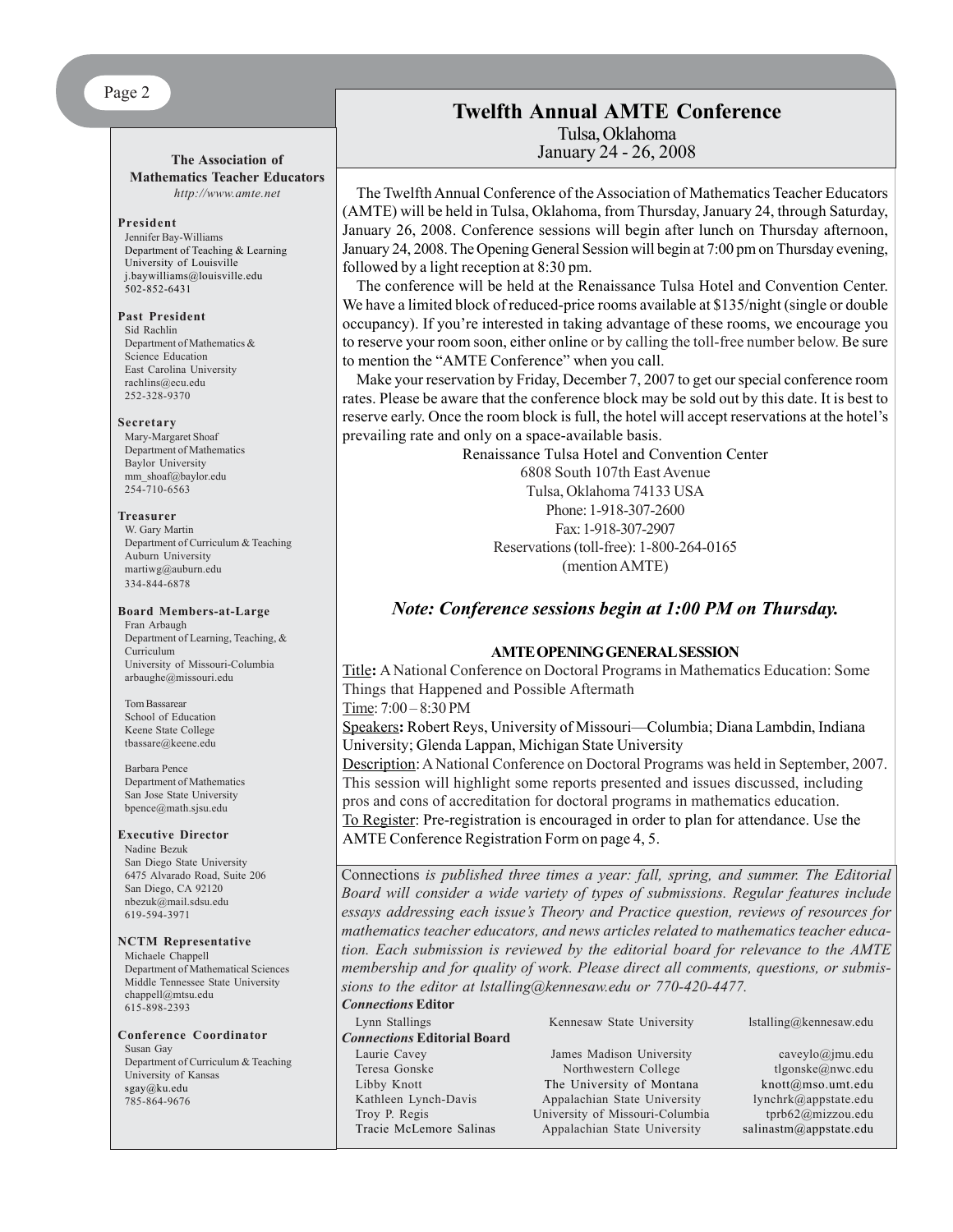*Implementation of Doctoral Programs in Mathematics Education (available at http:// www.amte.net /resources)*. **Bob Reys** chaired the task force that created this document and is chairing this conference planning committee.

#### *NCTM Emerging Issues*

I have been fortunate to be appointed to the NCTM Emerging Issues Committee, a fascinating committee where we discuss issues receiving attention around the country, political issues, and NCTM's priorities. These discussions suggest opportunities for collaboration between AMTE and NCTM and for AMTE to respond to the larger needs in mathematics education. As an example, it was evident from our summer meeting that there is a significant interest across the country, and in the U.S. Congress, about elementary math specialists or coaches (these terms are used by different people to mean different things). Certainly the preparation of such individuals is of interest to AMTE. In the same way that the *Principles to Guide the Design and Implementation of Doctoral Programs in Mathematics Education* continues to influence doctoral programs across the country, it may be time for AMTE to consider such a document to guide the preparation of elementary math specialists or coaches. What are *your* thoughts on this?

#### *Conference Board of the Mathematical Sciences (CBMS)*

While we have been a member of CBMS for more than five years, it is worth mentioning what an excellent collaboration this is and that AMTE is sitting at the table with sixteen national mathematicsrelated organizations, including MAA, AMS, ASA, AMATYC, NCTM, NCSM, and Banneker. We exchange reports and publications with each other. During the May meeting, most of the conversations were related to the mathematics preparation of K-16 students and their teachers. Other informal collaborations have emerged from the CBMS. For example, we have recently been exchanging ideas on organizational and budget structures with the American Mathematical Association of Two-Year Colleges (AMATYC) leadership. Two-year colleges are more and more involved in teacher preparation as more students opt for 2+2 models and/or take

some of their mathematics courses at community colleges. We need to be thinking about how we can partner with AMATYC to provide support for these growing programs.

#### *Curriculum Conference*

Earlier this year, I was invited to represent AMTE at the Center for the Study of Mathematics Curriculum (CSMC) Conference *K-12 Mathematics: What Should Students Learn and When Should They Learn It?* I learned many things, but two things in particular have informed my thinking about collaborations and the work of AMTE. First, the American Statistical Association (ASA) has developed an excellent curriculum guide, *Guidelines for Assessment and Instruction in Statistics Education (GAISE) Report - A Pre-K-12 Curriculum Framework.* The presentations by ASA members impressed me with the fact that we need to have more input and involvement from statisticians in AMTE, as they think differently than mathematicians and mathematics educators about statistics for students and for teachers. Second, in a panel discussion, a district mathematics coordinator commented that teacher preparation should help candidates learn how to collaborate and support each other, rather than to design curriculum (e.g., a unit plan), which novices are not in a position to do. Interesting! It made me think about how important it is for AMTE to hear from district leaders and math teacher leaders, some of which is accomplished through our collaborations with NCSM.

#### *Collaboration and Connections*

To summarize, AMTE is increasingly being asked to be "at the table." The more we are able to contribute to the national work in mathematics education, the more invitations we will receive. Next, projects are emerging in which AMTE might be involved. If any of the ones mentioned here are of interest to you, I welcome your involvement. Finally, many of these opportunities come to AMTE because our own members are involved in many other projects. If you are involved in another organization, a funded project, or a publication related to teacher education, think how AMTE might be involved.

## **AMTE Elections**

November 1 Ballot for AMTE elections will be available on http://www.amte.net. December 15 Deadline for vote submission.

*To summarize, AMTE is increasingly being asked to be "at the table." The more we are able to contribute to the national work in mathematics education, the more invitations we will receive.*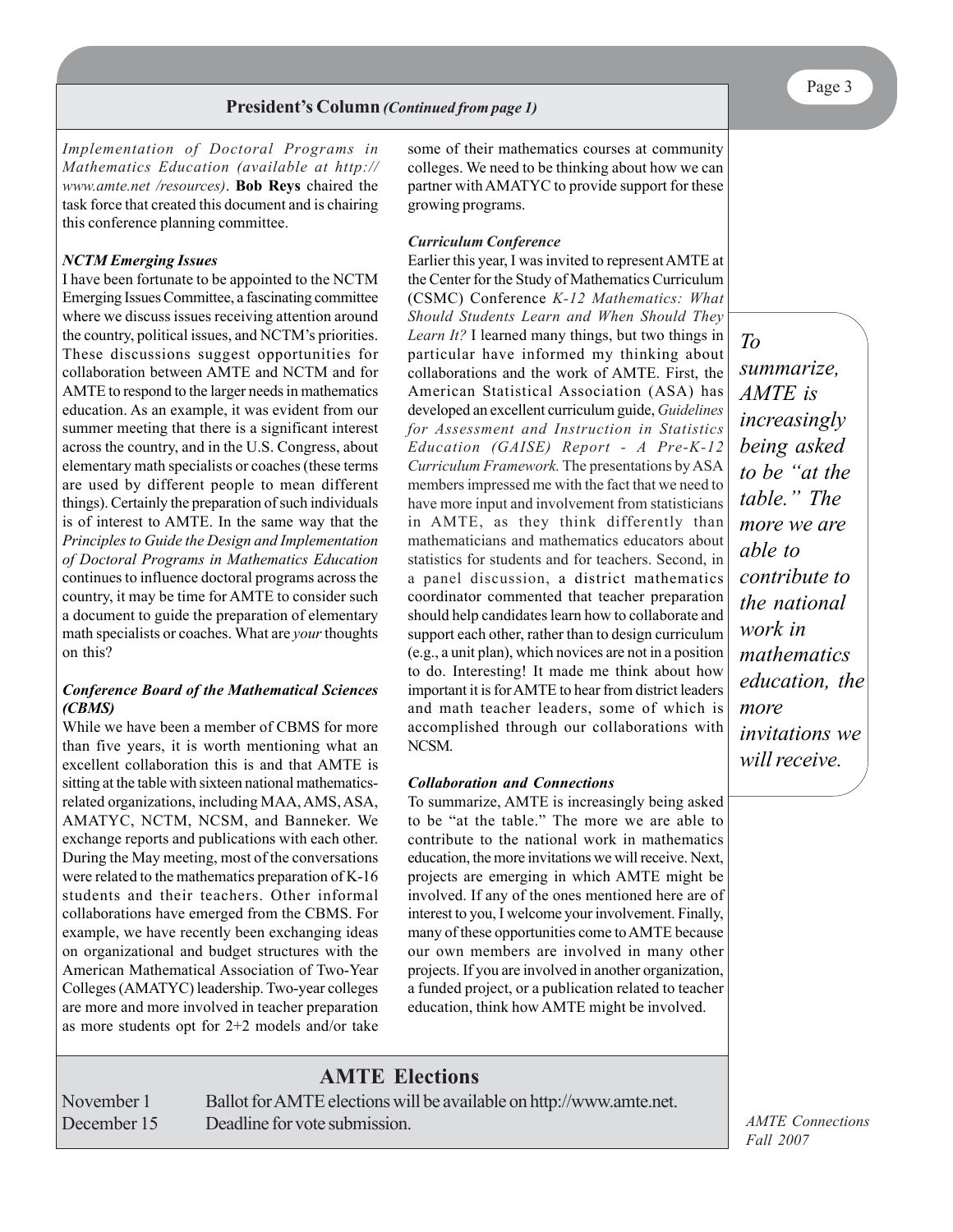

## ASSOCIATION OF MATHEMATICS TEACHER EDUCATORS **TWELFTH ANNUAL CONFERENCE**

January 24 – 26, 2008

Tulsa, Oklahoma

**REGISTRATION FORM**

Please note that online registration and payment information is available on the AMTE website: http:// www.amte.net.

| Name                                                                                                                                                                                                                                       | Position                          |
|--------------------------------------------------------------------------------------------------------------------------------------------------------------------------------------------------------------------------------------------|-----------------------------------|
| Department                                                                                                                                                                                                                                 | Institution                       |
| Mailing Address The Communication of the Communication of the Communication of the Communication of the Communication of the Communication of the Communication of the Communication of the Communication of the Communication             | [ ] Home [ ] Institution          |
| City                                                                                                                                                                                                                                       | State/Province<br>Zip/Postal Code |
| Work Phone (                                                                                                                                                                                                                               | Home  Phone( )                    |
| Fax $($<br>о производите на селото на селото на селото на селото на селото на селото на селото на селото на селото на сел<br>Селото на селото на селото на селото на селото на селото на селото на селото на селото на селото на селото на | E-mail                            |

\_\_\_ Check here if this is a new address

\_\_\_ Check here if you are a new AMTE member

\_\_\_ Check here if you would like the information above to NOT be included in AMTE's online directory (accessible by AMTE members only)

Check here if you are a speaker. (The deadline for speaker registration is November 1, 2007.)

\_\_\_ Check here if you are attending your first AMTE Conference.

**NOTE**: THERE WILL BE NO ONSITE REGISTRATION AVAILABLE. Conference registration is limited, so please register early.

## **Meals included in the registration fee:**

- Thursday sessions begin at 1:00 PM: afternoon break, reception (dinner is not included)
- Friday: continental breakfast, morning break, lunch, afternoon break, and dinner
- Saturday: continental breakfast, morning break, and lunch

**Special dietary needs:** (must be received by Dec. 7, 2007)

**If paying by check, please make it payable to AMTE. If paying by credit card, please complete the following information:** Type of card (circle one): Visa MasterCard Discover Name as it appears on the card: Card number: \_\_\_\_\_\_\_\_\_\_\_\_\_\_\_\_\_ Expiration: \_\_\_\_\_\_\_\_\_\_\_\_\_ Amount to be charged:\_\_\_\_\_\_\_\_\_\_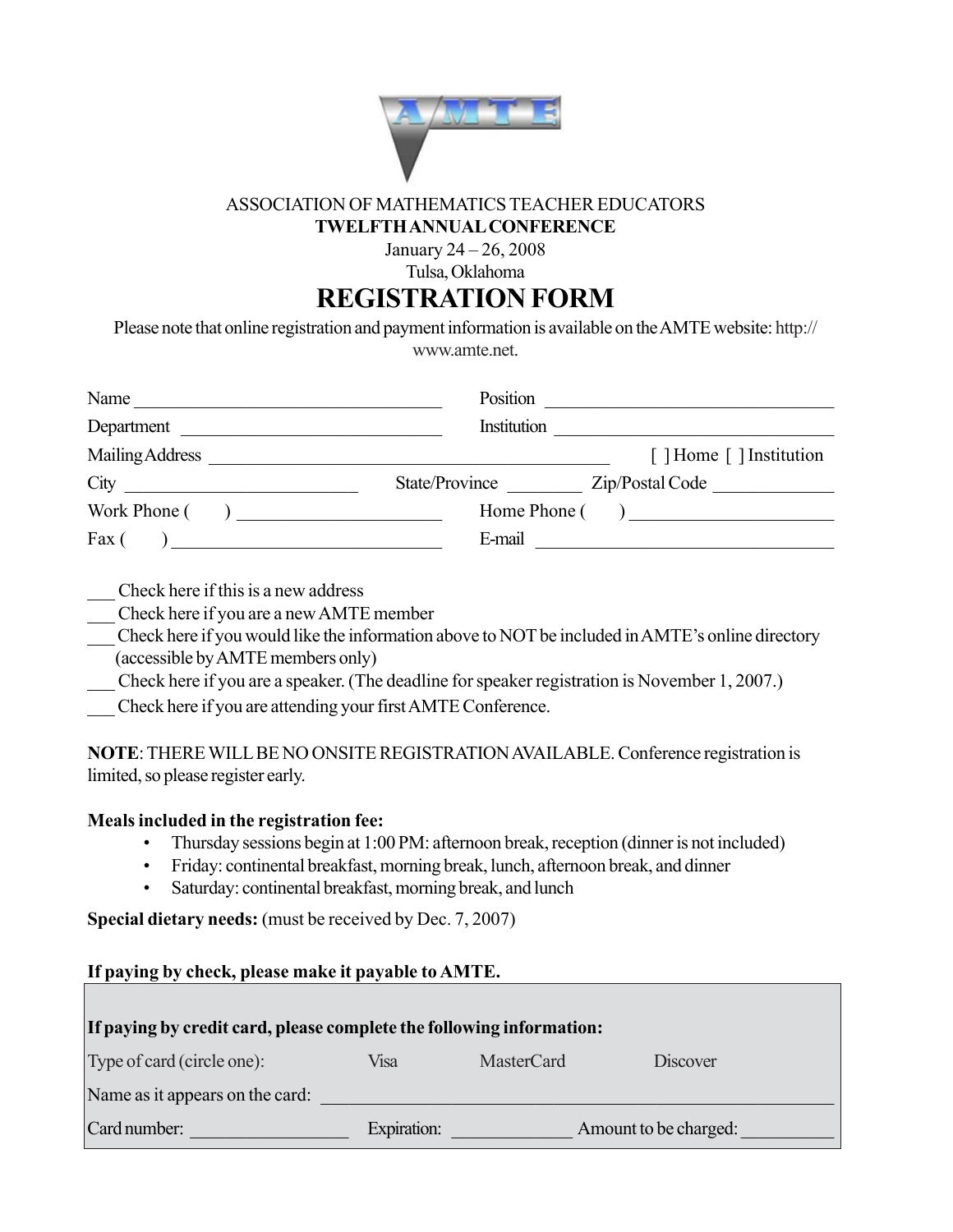## **CONFERENCE FEES**

*Amounts are listed in US dollars.*

|                                                                                                  | <b>Early</b><br><b>Registration</b><br>(Postmarked<br>by Nov. $1)$ | <b>Registration</b><br>(Postmarked<br>by Dec. $7)$ | Late<br><b>Registration</b><br>(RECEIVED<br>by Jan. $14$ ) | <b>Indicate</b><br><b>Amount Paid</b><br><b>Below</b> |
|--------------------------------------------------------------------------------------------------|--------------------------------------------------------------------|----------------------------------------------------|------------------------------------------------------------|-------------------------------------------------------|
| Registration and Membership<br><b>Dues</b>                                                       | \$330                                                              | \$405                                              | \$480                                                      |                                                       |
| Member Registration                                                                              | \$270                                                              | \$345                                              | \$420                                                      |                                                       |
| Non-Member Registration                                                                          | \$360                                                              | \$435                                              | \$510                                                      |                                                       |
| <b>Full-time Graduate Student</b><br>Registration and Membership<br>$Dues*$                      | \$250                                                              | \$325                                              | \$400                                                      |                                                       |
| Full-time Graduate Student<br>Member Registration*                                               | \$220                                                              | \$295                                              | \$370                                                      |                                                       |
| <b>Opening General Session</b><br>Thursday, 1/24, 7:00 - 8:30<br>PM (Dinner is on your own.)     | Free<br>Preregistrati-<br>on required                              | Free<br>Preregistrati-<br>on required              | Free<br>Preregistrati-<br>on required                      | Check<br>here to attend                               |
| Technology Workshop<br>Thursday, 1/24, 1:30 to 4:30<br>PM. (Limited to first 40<br>registrants.) | Free<br>Preregistrati-<br>on required                              | Free<br>Preregistrati-<br>on required              | Free<br>Preregistrati-<br>on required                      | Check<br>here to attend                               |
| <b>TOTAL AMOUNT SUBMITTED</b>                                                                    |                                                                    |                                                    |                                                            |                                                       |

\*Graduate students need to complete two steps to qualify for reduced registration rates. First, they may register using either the online process or by downloading and printing the registration form from the AMTE website. In addition, a separate form found on the AMTE website must be printed and completed by both the student and the advisor to verify full-time student status. See the AMTE website for details and directions.

Advisor's signature:

## *Note a change to the usual schedule: Conference sessions begin at 1:00 PM on Thursday.*

## **If you prefer to complete this form in hard copy, please mail it to:**

AMTE Conference Registration Gary Martin, AMTE Treasurer, Department of Curriculum and Teaching Auburn University, 5040 Haley Center, Auburn, AL 36849 334-844-6878 334-844-0124 (fax) martiwg@auburn.edu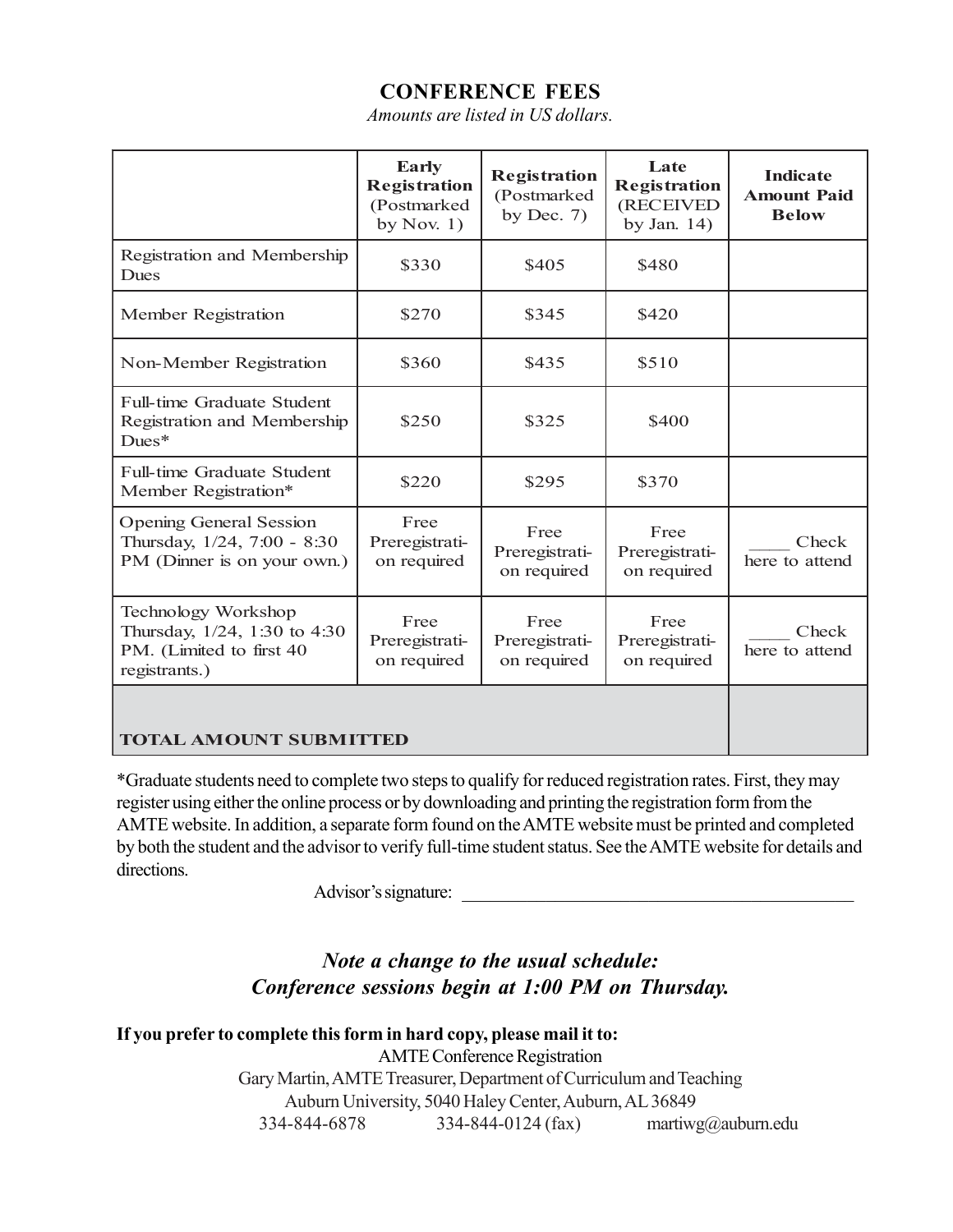## **Call for Proposals for 2008 Annual Conference Professional Development Materials AMTE to Continue TE-MAT Reviews of Mathematics**

David K. Pugalee, University of North Carolina, Charlotte

*AMTE has begun the process of reviewing mathematics professional development materials for TE-MAT.*

Quality professional development is facilitated through the use of quality professional development materials. TE-MAT (Teacher Education Materials) provides a searchable database of reviews to assist professional development providers in their search for appropriate and effective resources. Iris Weiss, of Horizon Research, Inc., was the principal investigator for this National Science Foundation funded project. The project has developed an online resource supporting professional development for K-12 mathematics and science education. In December 2006, the National Science Teachers Association (NSTA) assumed responsibilities for hosting and managing the project. NSTA will continue to spearhead the review of professional development materials for science. AMTE, through the TE-MAT Committee, has begun the process of reviewing mathematics professional development materials. This resource will be accessible as a professional development complement to *NSTA Recommends* (http://www.nsta.org/recommends). For additional information, you can also visit http:/ /www.te-mat.org. Future issues of this newsletter will feature recently submitted reviews.

**TE-MAT Philosophy**. TE-MAT is based on the philosophy that effective professional development requires designers to understand the needs of the targeted audience; to understand what research and practice offer; to address multiple goals within specific contexts and with limited resources; to implement activities aligned to goals; and to monitor and fine tune the professional development program to address goals. The reviews respond to this philosophy by providing details about effective materials for professional development.

The reviews in the TE-MAT database are categorized in multiple ways. Purposes that relate to particular teacher learning needs provide one approach to categorizing the reviews. Such purposes include deepening teachers' content knowledge, understanding student thinking and how students learn; selecting appropriate instructional materials, using appropriate instruction in supporting the learning of all students; and assessing student performance. Other purposes of professional development addressed in the reviews include: understanding national standards; designing and

implementing pre- and in-service professional development that is effective; conducting and using research; exploring school change and systemic reform issues; and evaluating the quality and the outcomes of professional development programs.

**TE-MAT Review Process**. Reviews submitted through AMTE will follow criteria established through the original project. First, materials reviewed for TE-MAT support the planning and implementation of professional development for mathematics pre-service and in-service teachers. Second, reviewed materials will focus on content, instruction and/or professional development, and have relevance for work with pre-service or inservice teachers. Third, materials will be published and accessible to the general public. The AMTE Committee will receive materials and write reviews with an established format that includes publication and publisher information, a description of the materials, purpose and audience, content and quality, reviewer's ideas for using the material, and comments and cautions.

**Topic Descriptors.** Descriptors allow materials to be categorized in a way that allows the database to be searched for relevant materials. There are three primary categories for materials. One is Purposes for Professional Development of Mathematics Teachers, which includes: professional development models, national standards, content knowledge, science of learning, classroom methods, systemic reform, research, program assessment, student assessment, selecting instructional materials, and teacher work. A second major category is Issues and Topics for the Classroom; materials are related to administration, technology instructional tools, technology skills, facilities, multiculturalism, problem solving, teaching strategies, special education, curriculum materials, and assessment. The third category is Content Topic Areas, which include general mathematics, number and operation, measurement, pre-algebra and algebra, geometry and spatial sense, functions (including trigonometric and pre-calculus concepts), data analysis and statistics, probability, discrete mathematics, mathematical structures, calculus, and process skills (problem solving, reasoning and proof, communications, connections, and representation).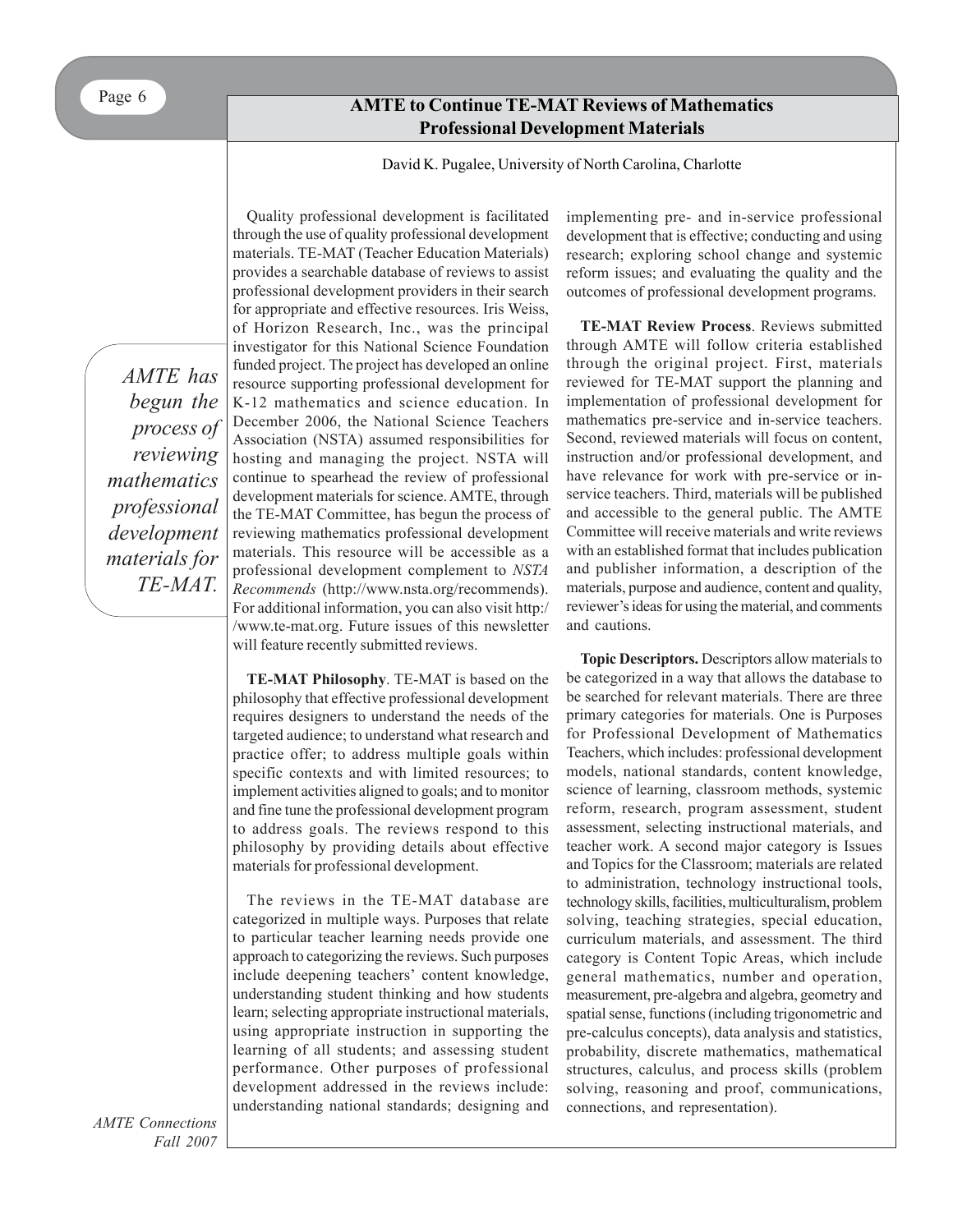| <b>Sample TE-MAT Review</b>                                                                                                                                                                                                                                                                                                                                                                                                                                                                                                                                                                                                                                                                                                                                                                                                                                                                                                                                                                                                                                                                                                                                                                                                                                                                                                                                                                                                                                                                                                                                                                                                                                                                                                                                                                                                                                                                                                                                                                                                                                                                                                                                                                                                                                                                                                                                                                                                                                                                                                                                                                          |
|------------------------------------------------------------------------------------------------------------------------------------------------------------------------------------------------------------------------------------------------------------------------------------------------------------------------------------------------------------------------------------------------------------------------------------------------------------------------------------------------------------------------------------------------------------------------------------------------------------------------------------------------------------------------------------------------------------------------------------------------------------------------------------------------------------------------------------------------------------------------------------------------------------------------------------------------------------------------------------------------------------------------------------------------------------------------------------------------------------------------------------------------------------------------------------------------------------------------------------------------------------------------------------------------------------------------------------------------------------------------------------------------------------------------------------------------------------------------------------------------------------------------------------------------------------------------------------------------------------------------------------------------------------------------------------------------------------------------------------------------------------------------------------------------------------------------------------------------------------------------------------------------------------------------------------------------------------------------------------------------------------------------------------------------------------------------------------------------------------------------------------------------------------------------------------------------------------------------------------------------------------------------------------------------------------------------------------------------------------------------------------------------------------------------------------------------------------------------------------------------------------------------------------------------------------------------------------------------------|
| Bibliographic Data Series: Classroom assessment for school mathematics K-12<br><b>Title: Mathematics Assessment</b><br><b>Subtitle:</b> Cases and Discussion Questions for Grades 6-12<br>Author: William S. Bush, editor.<br>Copyright Year: c2000<br>Grade Levels: 6-12<br><b>Format Type:</b>                                                                                                                                                                                                                                                                                                                                                                                                                                                                                                                                                                                                                                                                                                                                                                                                                                                                                                                                                                                                                                                                                                                                                                                                                                                                                                                                                                                                                                                                                                                                                                                                                                                                                                                                                                                                                                                                                                                                                                                                                                                                                                                                                                                                                                                                                                     |
| Descriptors: Professional Development: Designing/implementing professional development;<br>Developing/implementing student assessments<br>Order from: National Council of Teachers of Mathematics, Inc. (NCTM) 1906 Association Drive,<br>Reston, VA 20191<br>Toll free: (703) 620-9840<br>Fax number: (703) 476-2970<br>Web address: http://www.nctm.org<br>E-mail: orders@nctm.org<br>ISBN: 0-87353-482-4<br>Price per copy: 21.95<br><b>Review</b><br>Mathematics Assessment: Cases and Discussion Questions for Grades 6-12<br>Reviewed Date: 5/1/2001                                                                                                                                                                                                                                                                                                                                                                                                                                                                                                                                                                                                                                                                                                                                                                                                                                                                                                                                                                                                                                                                                                                                                                                                                                                                                                                                                                                                                                                                                                                                                                                                                                                                                                                                                                                                                                                                                                                                                                                                                                           |
| I. Description of Materials This 135-page book presents 16 cases addressing aspects of<br>assessment in mathematics education. These case stories are based in real classrooms representing<br>grades 6-12.                                                                                                                                                                                                                                                                                                                                                                                                                                                                                                                                                                                                                                                                                                                                                                                                                                                                                                                                                                                                                                                                                                                                                                                                                                                                                                                                                                                                                                                                                                                                                                                                                                                                                                                                                                                                                                                                                                                                                                                                                                                                                                                                                                                                                                                                                                                                                                                          |
| II. Purpose and Audience The purpose of this book is to share "examples, reflections, explanations,<br>and tips [that] are intended to help [readers] explore the role of assessment in reshaping mathematics<br>teaching and learning" (p. vii). The book is intended as "a professional development tool both for<br>teachers who want to change their assessment practices and for teachers who have struggled with<br>changes over the years" (p. 3).                                                                                                                                                                                                                                                                                                                                                                                                                                                                                                                                                                                                                                                                                                                                                                                                                                                                                                                                                                                                                                                                                                                                                                                                                                                                                                                                                                                                                                                                                                                                                                                                                                                                                                                                                                                                                                                                                                                                                                                                                                                                                                                                            |
| III. Content and Quality Mathematics Assessment shares sixteen different cases involving the<br>use of non-traditional assessment techniques in middle schools and high schools, written by teachers<br>who tried these methods in their own classrooms, with varying degrees of success. The book<br>begins with an introduction that explains what cases are and their purpose, and continues with<br>various cases that address using new assessment approaches, scoring assessments, and using<br>the results of assessment. Each case concludes with some analysis of the results of the experience.<br>Remarks by students and teachers are frequently included, and many times the teacher who<br>conducted the trials raises questions about what was done, how it should be changed, and whether<br>it was worthwhile. An additional chapter provides guidelines for facilitators using these cases with<br>teachers. The book concludes with a bibliography of readings related to assessment and an index<br>that allows readers to find page numbers where specific issues related to assessment are addressed.<br>The chapter, "Facilitator Guidelines and Notes," provides advice for professional developers using<br>the book and also contains specific information that can guide them through each of the cases<br>detailed in the early chapters. Provocative, open-ended questions are provided, with the notes for<br>each case to help professional developers steer teachers toward learning about appropriate<br>assessment methods. This section gives explicit and thorough advice on how to prepare for case<br>discussions, how to select cases for professional development activities, and how to lead the<br>discussions. Problems that might arise have been anticipated and remedies recommended. The<br>notes for each individual case include a synopsis, a pre-reading activity, the main assessment<br>issues covered, discussion notes, and questions. The materials are clearly written and well organized.<br>The cases reflect important mathematical ideas as well as assessment issues associated with<br>understanding student thinking. Numerous examples of classroom practice including samples of<br>student work give a practical orientation to the stories told by the teachers. The illustrations and<br>graphics are easy to read and of high quality, and tables and bullets help organize key information<br>and ideas. The writing style is informal and promotes reflection through the use of questions throughout<br>(Continued on p. 9) |

Page 7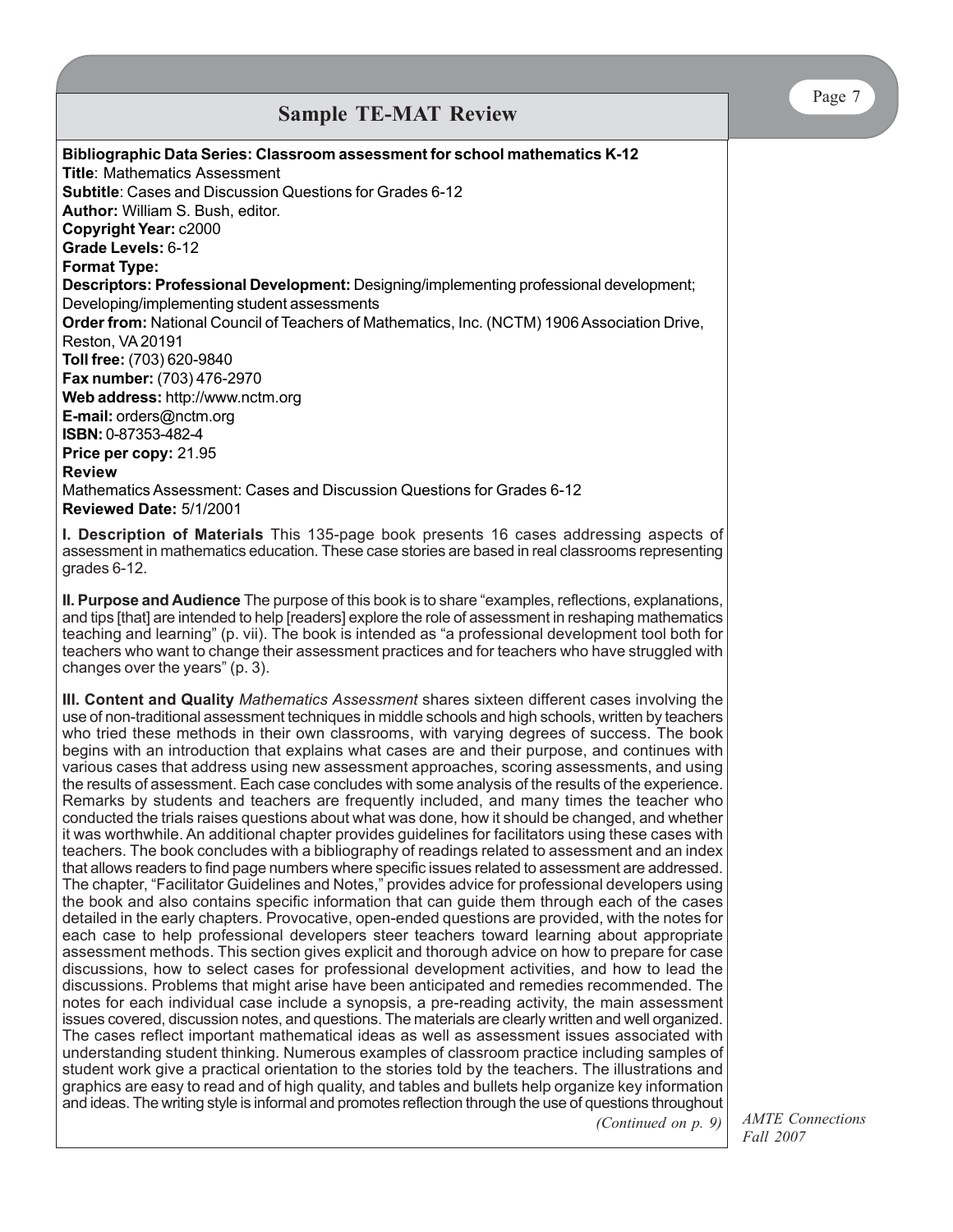# Page 8 **AMTE PRECONFERENCE EVENTS**

*AMTE Connections Fall 2007* Several Preconference Events will be held on Thursday, January 24, 2008, at the 2008 AMTE Annual Conference at the Renaissance Tulsa Hotel and Convention Center. Each session requires pre-registration; information is below. Please check http://www.amte.net or contact the organizers for more information. The regular conference sessions will begin at 1:00 PM on Thursday, January 24. **Developing a Research Framework for Mathematics Methods Courses** Organizers: Bob Ronau (bob@louisville.edu) and P. Mark Taylor (pmark@utk.edu) Time: 8:30 AM– 12:00 PM To Register: E-mail Bob Ronau at bob@louisville.edu. Session limit: 40 participants. **Working Group for the Mathematical Preparation of Elementary Teachers** Organizers: Frank Lester (lester@indiana.edu) and Tom Bassarear (tbassarre@keene.edu) Time: 8:30 AM– 12:00 PM To Register: E-mail Frank Lester at lester@indiana.edu. Session limit: 30 participants. **NCTM'S NCATE Program Reviewer Training Workshop** Organizer: Monique Lynch (mlynch@nctm.org). Sponsored by NCTM. Time: 9:00 – 11:30 AM To Register: E-mail nctmncate@nctm.org and indicate that you are interested in attending reviewer training on January 24. There is no charge to attend, but the completion of an application and preregistration for the workshop are required. For more information, see http://www.nctm.org/ncate.aspx. Session limit: 30 participants. **Using Elementary Math Software to Improve Teacher Effectiveness** Organizer: Terri Reden (treden@plato.com). Sponsored by PLATO Learning Time: 9:00 AM – 12:00 PM Registration Fee: \$10/person To Register: E-mail PLATO Learning at scmath@plato.com. The \$10 registration fee includes continental breakfast and subscription to the product. All attendees will receive a one-year subscription to *Straight Curve Mathematics* (grades K-6) for use within a teacher education program. Session limit: 30 participants. **Linking Dynamically Connected Representations and Computer Algebra Systems with the TI-Nspire CAS** Organizer and Presenter: Doug Lapp (lapp1da@cmich.edu). Sponsored by Texas Instruments. Time: 9:00 AM - 12:00 PM Registration Fee: None. Refreshments will be provided. To Register: E-mail Paula Watson at pwatson@ti.com. Please include the phrase "AMTE TI Workshop" in the subject line of your e-mail. The session includes a free continental breakfast. Session limit: 40 participants. *Highlighted Session:* **Preparing Teachers with a Mathematics Technological Pedagogical Content Knowledge (TPCK)** Organizer: AMTE Technology Committee; Maggie Niess, Chair (niessm@onid.oregonstate.edu) Time: 1:30 – 4:30 PM To Register: Indicate your interest on the AMTE Conference Registration Form (Registration is limited to 40 people.) Session limit: 40 participants. *Each preconference session requires preregistration. See information at right.*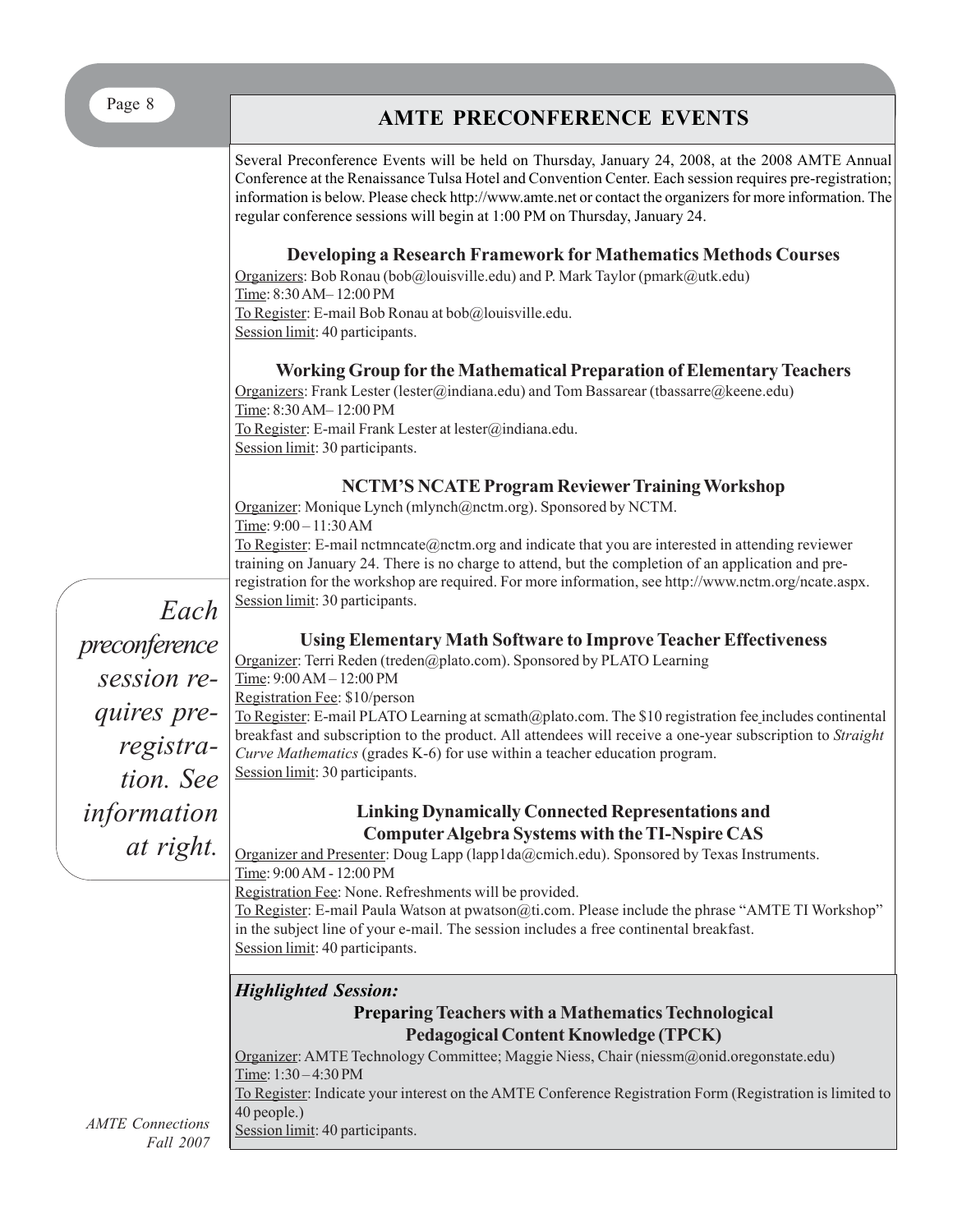## **Pennsylvania Association of Mathematics Teacher Educators**

PAMTE has had a very productive initial year with a current membership of 55 mathematics educators from across the state. The organization held its first annual symposium "*Assessing Preservice and Inservice Mathematics Teachers' Competencies*" at Shippensburg University in April 2007. The symposium included keynote speakers, roundtable discussions and informal dining opportunities for participants to network and exchange information regarding research, courses, and programs for elementary and secondary mathematics preservice teachers. The day and a half event began with Dr. Ruth Heaton, University of Nebraska, who shared her research on middle school teachers' problem-solving habits of mind. Our Friday keynote speaker was Peg Smith from the University of Pittsburgh who spoke on High-Quality Mathematical Tasks. In all, 16 universities were represented along with five mathematics education doctoral students.

The next PAMTE event will be held in conjunction with the Pennsylvania Council of Teachers of Mathematics (PCTM) in Valley Forge in November 2007. Also, a PAMTE newsletter and monograph are in the works to exchange information, research, and dialogue on issues related to mathematics education.

We are excited at the enthusiasm for the organization and the overwhelming response from members to help plan and organize future PAMTE events. We look forward to future opportunities to meet and network throughout the upcoming year. If you have any questions about PAMTE, feel free to contact Jane Wilburne at jmw41@psu.edu.

## **New Jersey Establishes AMTE Affiliate!**



The New Jersey Association of Mathematics Teacher Educators was established at the NCTM Regional Meeting in Atlantic City in October 2007, where a Constitution and By-laws were ratified.

NJAMTE held its first conference on May  $16<sup>th</sup>$  at TCNJ. The conference focused on state initiatives and the preparation of middle school mathematics teachers. Approximately 15 members attended the meeting. Liz Uptegrove has set up a basic web page for us at http://faculty.felician.edu/uptegrovee/ NJAMTE.html

We are planning an informal dinner and a panel presentation on recruiting mathematics teachers and teacher educators for the NJAMTE annual conference in October.

#### *(Continued from p. 7)*

the text. The book raises issues that are consistent with assessment reform as recommended in the NCTM Standards.

**IV. Reviewers' Ideas for Using this Material** This book was designed specifically as a professional development source for both beginning and experienced teachers to read and discuss various cases in groups with the guidance of a facilitator. Reviewers suggested that short workshops, specific to the grade level of the teachers involved, be devoted to one or more of the cases. Schoolwide study of the materials by all the mathematics teachers could lead to a coordinated and consistent approach to assessment throughout the grades. The specific, step-by-step advice offered in Chapter 4 could help facilitators lead productive discussions in which teachers could analyze the cases and advance their knowledge about assessment.

**V. Comments and Cautions** One reviewer noted that, because of the strong and varied opinions among educators regarding assessment, professional developers need to be skilled in facilitating productive, rather than argumentative, discussions about this topic. The book provides useful directions for this facilitation that should help professional developers provide appropriate guidance.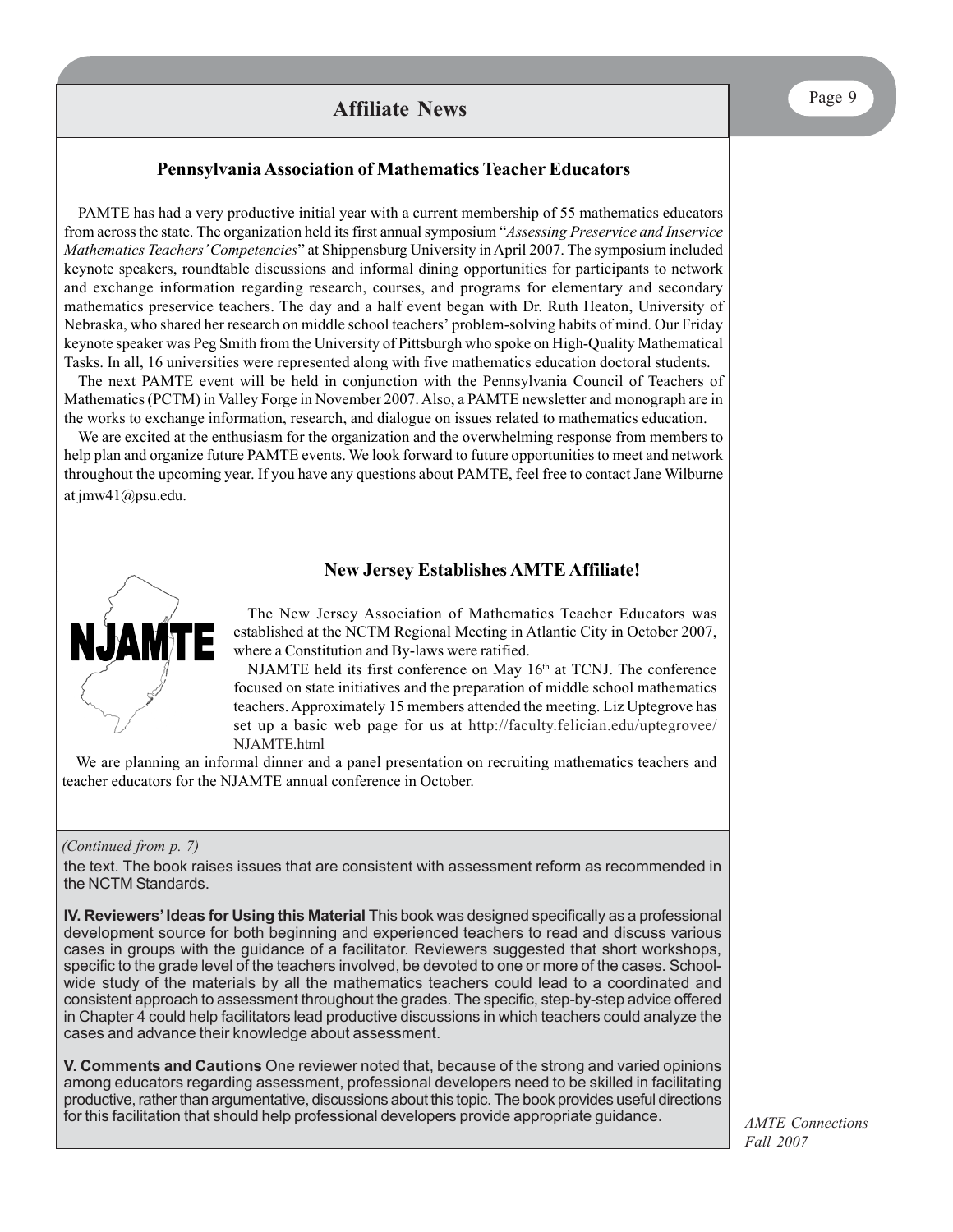# Page 10 **Proposed Changes to AMTE Constitution and By-Laws**

*AMTE's Constitution Committee consists of Chair Janet Caldwell (Rowan University), Virginia Keen (Wright State University– Lake Campus), Travis Olson (University of Missouri-Columbia), Al Otto (Illinois State University, retired), Ingrid Peterson (University of Kansas), and Sid Rachlin (East Carolina University).*

Proposed changes to the AMTE Constitution and By-Laws, along with a brief description of specific changes and rationale for the changes, are posted on the AMTE website. These changes will be voted on at AMTE's January business meeting and then ratified by e-mail ballot in February 2008. The Committee has met and conferred with the Board over the past two years to determine needed changes as described below.

The following items in the Constitution were revised for clarification and consistency with current practice:

- · Goals of AMTE are clarified.
- · Affiliates are now included.
- · Mail ballots may be conducted electronically.
- · Shorter grace period is allowed for paying dues since this is now done electronically.
- · Membership list is no longer maintained by Treasurer.
- · The status of non-voting, ex-officio Board members is clarified.
- · Term of office for NCTM Representative is designated.
- · The Annual Board meeting is now required.

## · The definition of a quorum of the Board applies only to voting members.

· Voting for President takes place in oddnumbered years, but term begins in evennumbered years.

The changes described below are proposed to the By-Laws:

- · The grace period for membership renewal is deleted.
- · The Executive Director position is described.
- · Conference Coordinator position is added and described.
- The Advisory Board is deleted, since it has never existed.
- · A new section is added on ex-officio, nonvoting members of the Board.
- · The nominations committee no longer validates results of the election under electronic voting.
- · Procedures for modifying Constitution and By-Laws were revised, making it easier to amend the By-Laws.

Please review the suggested changes prior to the January business meeting. Thanks!

## **Timeline for Constitutional Revision for AMTE**

| April 2007                              | Draft changes provided to Board for discussion (modifications and/or approval) |
|-----------------------------------------|--------------------------------------------------------------------------------|
| September 1, 2007                       | Final changes sent to Constitution Committee, including revised goals          |
| October 2007                            | Board approves/modifies revisions                                              |
| January 1, 2008 Revisions in final form |                                                                                |
| January 22-23, 2008                     | Board approves revisions (last chance)                                         |
|                                         | January 26, 2008 Revisions submitted to membership for approval to be voted on |
| February 2008                           | E-mail ballot for approval of revisions                                        |

## **Update of AMTE Online Membership Database**

We are in the process of updating our online member database and making it available online to our members. We encourage you to use your AMTE username and password to update this information online. If you would like any of your information made unavailable for viewing by other AMTE members in a password-protected area, please indicate this online or contact Mike Klass (mklass@projects.sdsu.edu) for assistance, including help with your username and password.

*Please review the suggested changes to the AMTE Constitution prior to the January business meeting.*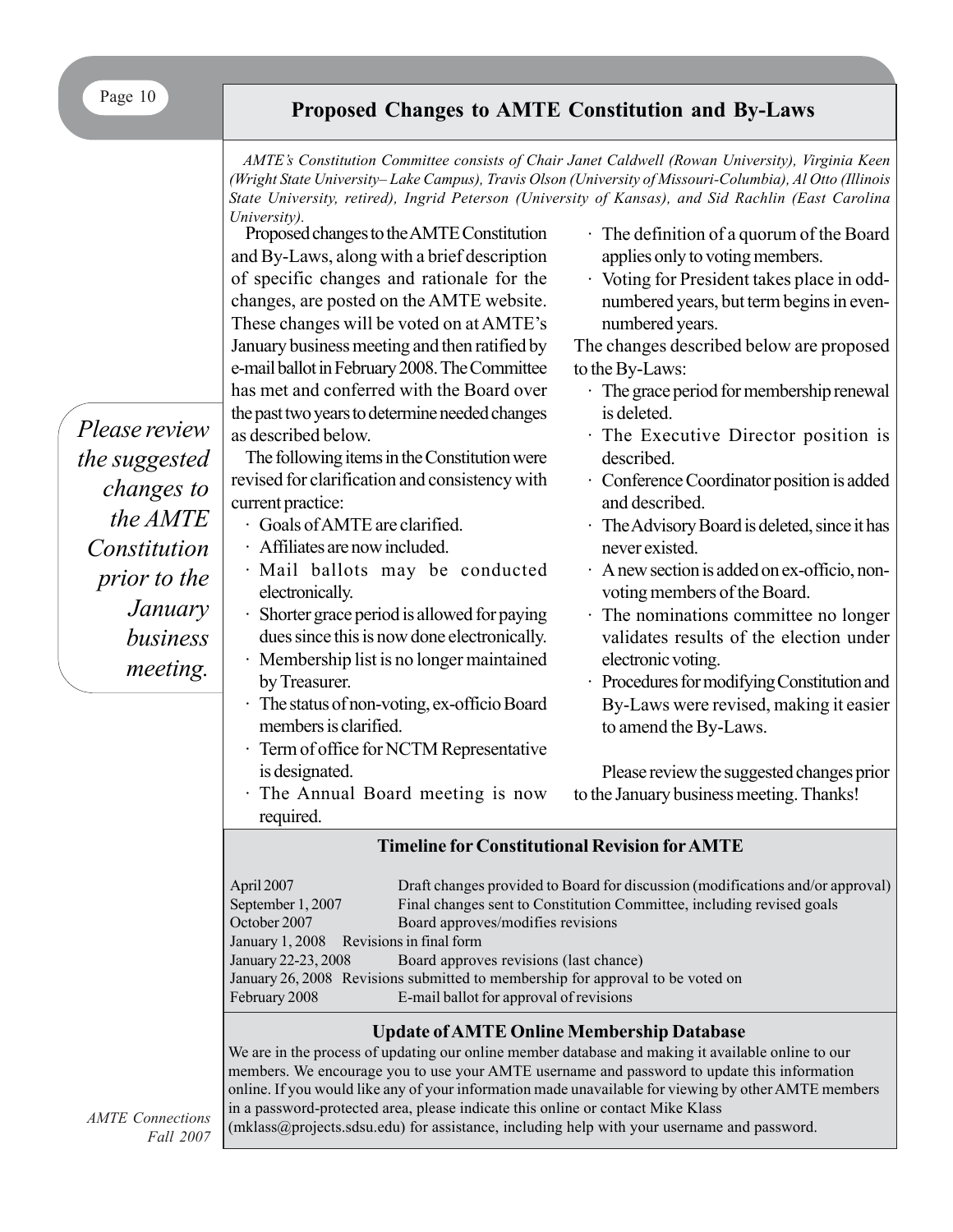## *Project Spotlight:* mod4 Project: Developing Instructional Materials Focused on Mathematical Knowledge for Teaching

#### Kara Suzuka, Deborah Loewenberg Ball, Hyman Bass

The mod4 Project develops materials for preservice teacher education and inservice professional development that are designed to help teachers develop what we call "mathematical knowledge for teaching," which is the mathematical knowledge, skills, and dispositions needed for and used in the work of teaching. This type of mathematical proficiency goes well beyond the mathematics taught and learned in the school curriculum; it is also not subsumed in the content of advanced mathematics courses. Teaching requires knowing and using mathematics in ways that are specific to managing instruction. For example, teachers need to be able to evaluate alternative ideas and solution methods (whether or not these have been explicitly taught), give mathematically sound and comprehensible explanations, deploy a variety of mathematical representations, and be precise and explicit with mathematical language and practices. Opportunities teachers have to learn mathematics, however, are rarely aimed at connecting that mathematics to the work of teaching or at developing teachers' capacity to know and use mathematics in teaching.

Based on more than a decade of research focused on studying classroom practice to identify the mathematical work of teaching and to analyze the mathematical demands of that work (see, for example, Ball, Hill, & Bass, 2005; and Ball & Cohen, 1999), the mod4 Project is developing thematically coherent sets of instructional activities and problems that create opportunities for teachers to practice the kinds of mathematical thinking, reasoning, problem solving, and communicating used in teaching. The materials utilize classroom

*Featured Mathematics Education Article:* **Using Supported Video Exemplars for the Professional Development of Preservice Elementary School Teachers** Sylvia Bulgar, Rider University

videos, work samples from children and teachers, curriculum excerpts, and other classroom-based artifacts to ground the work in classroom practice. The materials focus on mathematically challenging problems that arise frequently in instruction.

The project is beginning its third year of development work and is actively seeking collaborators to pilot the materials and work on various facets of the research and development. These could be preservice teacher educators – including those who teach methods and content courses for novice teacher – or inservice professional developers who work with elementary teachers, run workshops for practicing teachers, or facilitate study groups and small seminars. More information about the project can be found at http:/ /mod4.soe.umich.edu.

#### **References**

- Ball, D. L., Hill, H. C., and Bass, H. (2005). Knowing mathematics for teaching: Who knows mathematics well enough to teach third grade, and how can we decide? *American Educator*, Fall, 14-17; 20-22; 43-46.
- Ball, D. L. and Cohen, D. K. (1999). Developing practice, developing practitioners: Toward a practice-based theory of professional education. In G. Sykes and L. Darling-Hammond (Eds.), *Teaching as the learning profession: Handbook of policy and practice* (pp. 3-32). San Francisco: Jossey Bass.
- Hill, H., Rowan, B., & Ball, D. (2005). Effects of teachers' mathematical knowledge for teaching on student achievement. *American Educational Research Journal*, *42* (2), 371- 406.



**Abstract:** The use of videotaped episodes of elementary mathematics classrooms for professional development is not new. However, without appropriate support, preservice teachers may find it difficult to hone in on the underlying features of the targeted practices displayed in the swift-moving action of the classroom being observed. The focus in this study is to investigate the benefits of including scaffolding supports directly into the software that facilitates the viewing of the videotape episodes to enhance preservice teachers' understanding of the teaching of mathematics. The data indicate that the preservice teachers who used the software product, MathStore, were able to develop significant insight into specific aspects of the teaching and learning process.